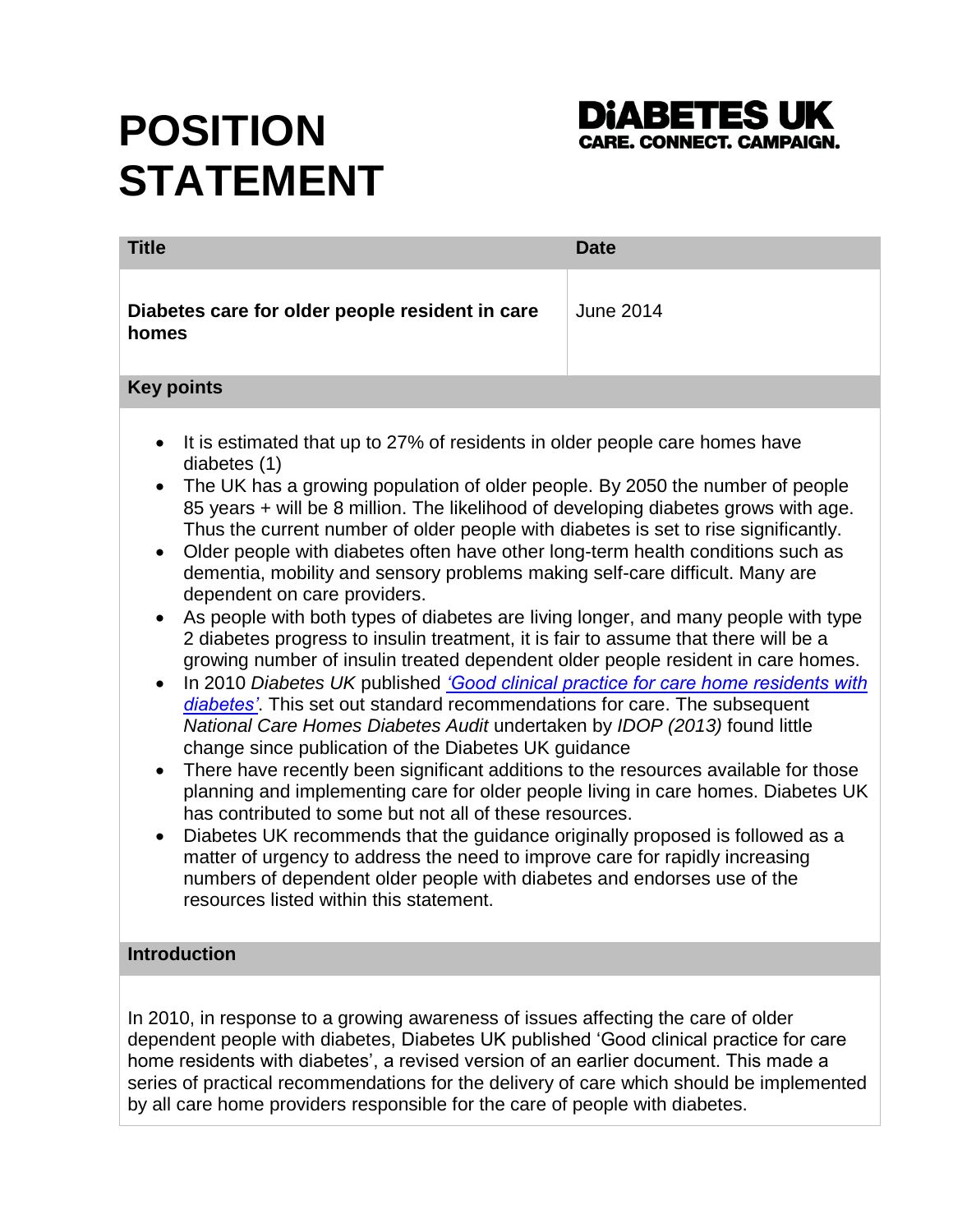One year later a Diabetes UK task and finish group led by Prof. Alan Sinclair reported on the level of awareness screening and training for diabetes in care homes. It demonstrated wide variation in the standard of care delivered across the UK. A wider 'National Care Homes Diabetes Audit' undertaken by IDOP (2013) found little change since publication of the Diabetes UK guidance. Response to the audit was 23%, likely to reflect the enthusiasts and indicating that the true picture is likely to be worse than the official audit findings. Some of the key findings were:

- Over a third (35.17%) of residents do not know about signs and symptoms of hypoglycaemia
- 17% (203) homes had no system in place to check whether those who selfmedicate had taken their medication
- 64.5% homes had no policy for screening for diabetes
- 36.7% homes had no written policy for managing hypoglycaemia
- 63.2% of homes had no designated staff member with responsibility for diabetes management

There is clearly a continued need to address this area of diabetes care, particularly for a group of people who are often frail, vulnerable and unable to advocate their own care needs. The aim of this position statement is to raise awareness and to offer practical resources to assist improvement. It will be of use to individuals and organisations who are responsible for the planning and delivery of care as well as people who have diabetes and their carers by way of signposting to standards and resources to support care delivery.

## **Current situation**

Whilst ongoing research continues to inform the evidence base for beneficial interventions for older people with diabetes, the original standard recommendations, as set out in the 2010 document, remain valid in the current health and social care context. In essence these are:

- Screening for diabetes on entry to home and every 1-2 years thereafter
- A written policy within the home regarding all aspects of diabetes care provision
- Individual person-centred care plans for diabetes
- Training in diabetes for staff delivering care
- Integration with local GP, primary and specialist care services having a high priority for local commissioners
- Regular audit of diabetes care against established standards

Despite the existence of these standards, there is widespread variation regarding the quality of care provision for older people with diabetes in care homes. There is no national quality standard indicator system. Practical areas of concern in relation to the above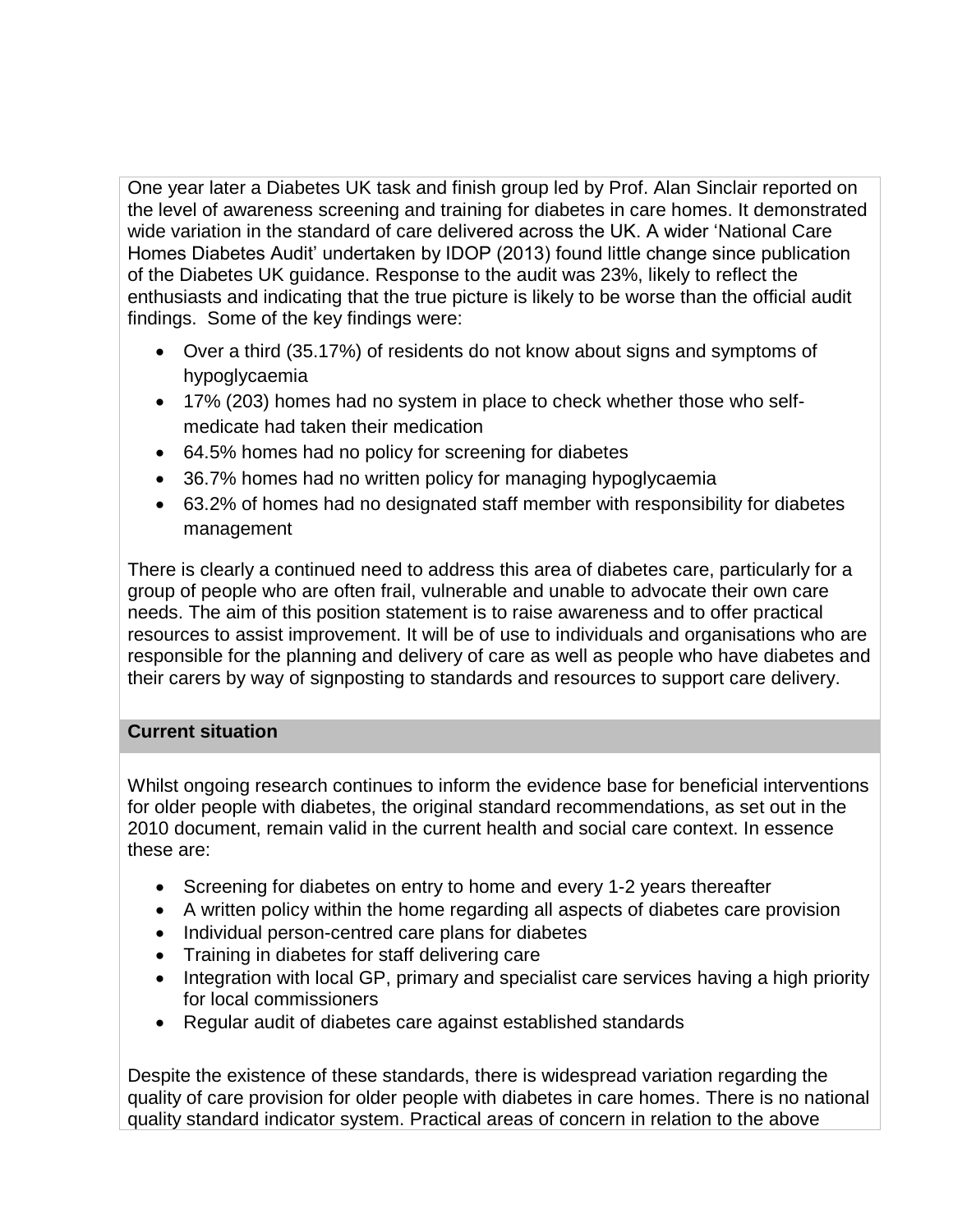standards are: Does the home have a policy? Are staff trained? Who provides food and do they understand diabetes in the older person? Who will give medication/insulin? Will this be given at the right time? Are staff able to recognise and treat a hypo? Will staff know when medical attention is indicated for diabetes? Is there access to a full annual diabetes clinical review for residents? Who provides foot care? Who provides eye screening? How do staff cater for co-morbidities such as dementia and diabetes? How is care provided in the last months/weeks/days of life? Is the diabetes care in the home integrated with local specialist and community care providers?

Residential care for older people with diabetes is currently divided into nursing and social care. Nursing homes have care provided in part by registered nursing staff whilst residential (non-nursing) care homes are usually staffed by carers without nursing qualifications, (but who may have NVQ/QCF certificates from basic to advanced level). Unlike the provision of dementia care, where staff training is part of Care Quality Commission standards, there are currently no mandatory requirements for diabetes skills or training.

Increasing numbers of older people with diabetes and complex patients who cannot selfcare mean there are many people who require insulin which they can no longer selfadminister. A nursing home place is often the only option for people requiring multiple daily insulin doses, although this may not be the most appropriate place for them. There is confusion regarding who can give insulin, who can provide training and who is responsible / accountable, as evidenced by rapidly growing daily numbers of requests to Diabetes UK for training in insulin administration.

### **Diabetes UK calls to action**

Diabetes UK would like to see full national implementation of the standards recommended in the original 'Good clinical practice for care home residents with diabetes'(2010) document.

Diabetes UK would like to see mandatory demonstration of this as a CQC requirement for registration for care of people with diabetes.

Diabetes UK supports the need for good quality training for care home staff. Diabetes UK provides RCN accredited 'Diabetes Awareness Training' for professional carers and offers on-line education, in addition to other providers. Some NHS providers are able to offer the theory/knowledge training aspect of insulin administration and some are able to assess individual competencies for care staff. There are also on-line diabetes training and competency assessments to support knowledge gain at all levels.

Health and wellbeing boards should ensure that their Joint Strategic Needs Assessment (JSNA) identifies the needs of people with diabetes in local care homes and how these are to be met.